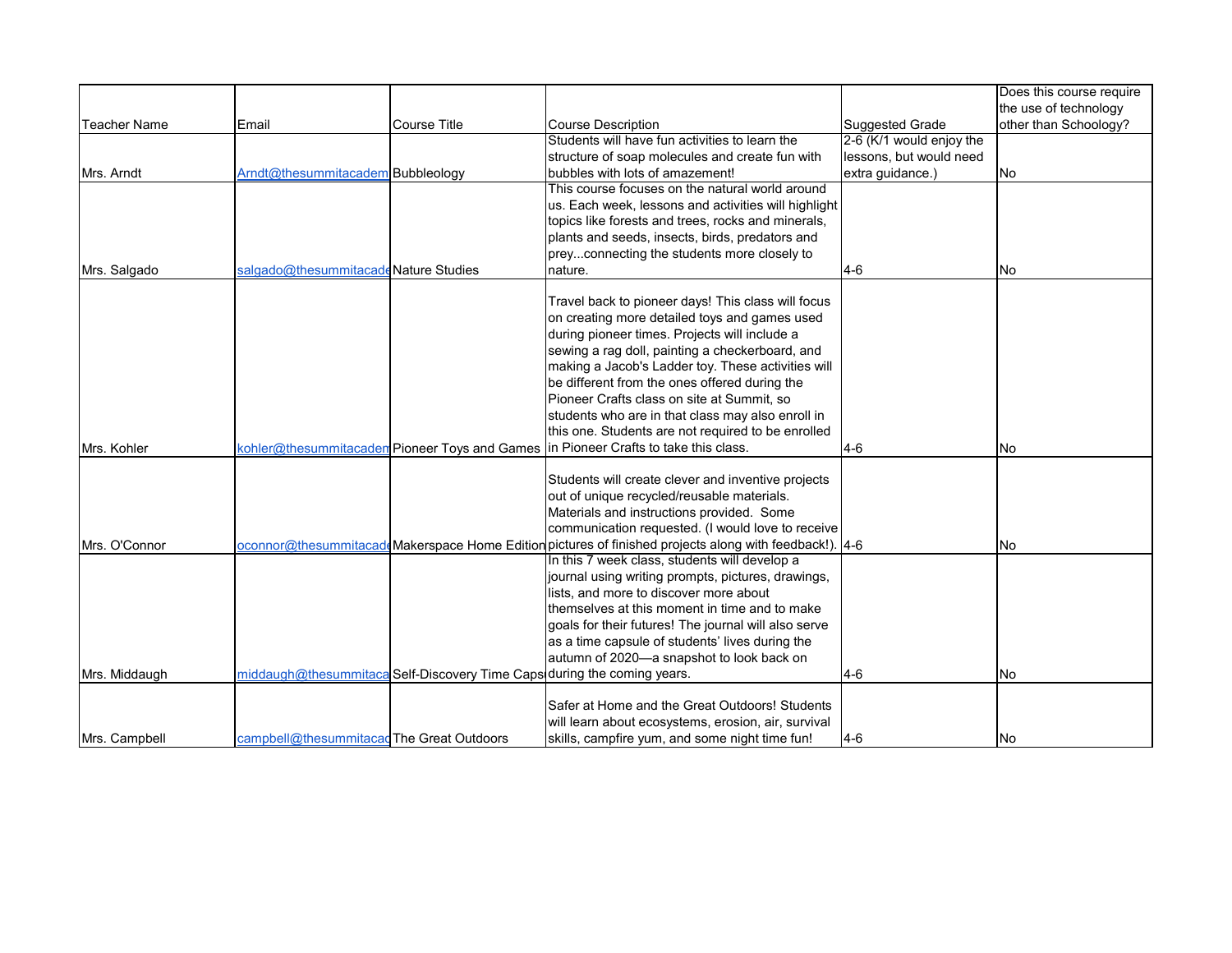|                |                                                                 | Using directed drawing, step by step directions                       |                      |                        |
|----------------|-----------------------------------------------------------------|-----------------------------------------------------------------------|----------------------|------------------------|
|                |                                                                 | you will create a calendar from this month August                     |                      |                        |
|                |                                                                 | to July then you will use different mediums to                        |                      |                        |
|                |                                                                 | color the drawing. For example, August is a pencil                    |                      |                        |
|                |                                                                 | and we will use colored pencils, October is a                         |                      |                        |
|                |                                                                 | ghost so we will use white chalk to color it. This                    |                      |                        |
|                |                                                                 | project will be completed by Christmas for a                          |                      |                        |
| Mrs. Carreras  | carreras@thesummitacad Directed Drawing                         | present.                                                              | K-6                  | Yes                    |
|                |                                                                 | This is a fun, hands-on course where students                         |                      |                        |
|                |                                                                 | combine mathematical concepts with art to make                        |                      |                        |
| Mrs. Stayer    | stayer@thesummitacadem Magnificent Math Art                     | magnificent projects.                                                 | Possibly 3rd-6th.    | No                     |
|                |                                                                 |                                                                       | This mini course is  |                        |
|                |                                                                 | A Native American tribe will be highlighted each                      | adaptable for all    |                        |
|                |                                                                 | week. Tthis 7 week course will present                                | elementary grades.   |                        |
|                |                                                                 | information and links to information, an activity                     | Younger students may |                        |
|                |                                                                 | and resources that the family can explore at their                    | need more parent     |                        |
| Mrs. Javellana | iavellana@thesummitacadNative American Tribes                   | own pace                                                              | attention.           | Yes                    |
|                |                                                                 |                                                                       |                      |                        |
|                |                                                                 | This course is designed for students already                          |                      |                        |
|                |                                                                 | participating in Mrs. Stayer's in seat CO History                     |                      |                        |
|                |                                                                 | class. This class will extend classroom activities                    |                      |                        |
| Mrs. Stayer    | stayer@thesummitacademColorado History                          | to complete the full Colorado History class.                          | $4-6$                |                        |
|                |                                                                 | Mr. D has a great line up of art projects for all                     |                      |                        |
|                |                                                                 | ages. Projects are designed to encourage                              |                      |                        |
|                |                                                                 | creativity and practice various art elements and                      |                      |                        |
| Mr. Desrochers | desrochers@thesummitac Art                                      | techniques.                                                           | $K-6$                | May be some links      |
|                |                                                                 | For this class you will be online with Mrs. Dormish                   |                      |                        |
|                |                                                                 | playing Barton Games online! There will be a                          |                      |                        |
|                |                                                                 | signup genius where you can reserve a spot to                         |                      |                        |
|                |                                                                 | review your Barton Rules by playing NEW                               |                      |                        |
| Mrs. Dormish   |                                                                 | dormish@thesummitacaddBarton Games with Mrs. DONLINE GAMES over Zoom! | $K-6$                | Yes                    |
|                |                                                                 | This course introduces students to some of                            |                      |                        |
|                |                                                                 | western music's greatest composers and                                |                      |                        |
|                |                                                                 | repertoire. Learning activities will include listening,               |                      |                        |
|                |                                                                 | biographies, musical and historical context, as                       |                      |                        |
|                |                                                                 | well as some basic elements of music. This                            |                      |                        |
|                |                                                                 | course will be a enjoyable introduction to the world                  |                      |                        |
| Mrs. Halladay  | halladav@thesummitacad Music                                    | of music!                                                             | $K-6$                | <b>No</b>              |
|                |                                                                 | Receive a How To video each week. My first                            |                      |                        |
|                |                                                                 | week will be my amazing chocolate chip cookies.                       |                      |                        |
|                |                                                                 | We may have other recipes, fix-its, crafts, etc.                      |                      |                        |
|                |                                                                 | Needed supplies will be sent home, although                           |                      |                        |
|                |                                                                 | some items can easlily be found around your                           |                      |                        |
|                |                                                                 | home. The office staff will be joining in on this                     |                      | Yes. Need to watch how |
|                | Mrs. Scarato and the office scarato@thesummitacade How To Video | hodge podge of fun.                                                   | $K-6$                | to videos.             |
|                |                                                                 |                                                                       |                      |                        |